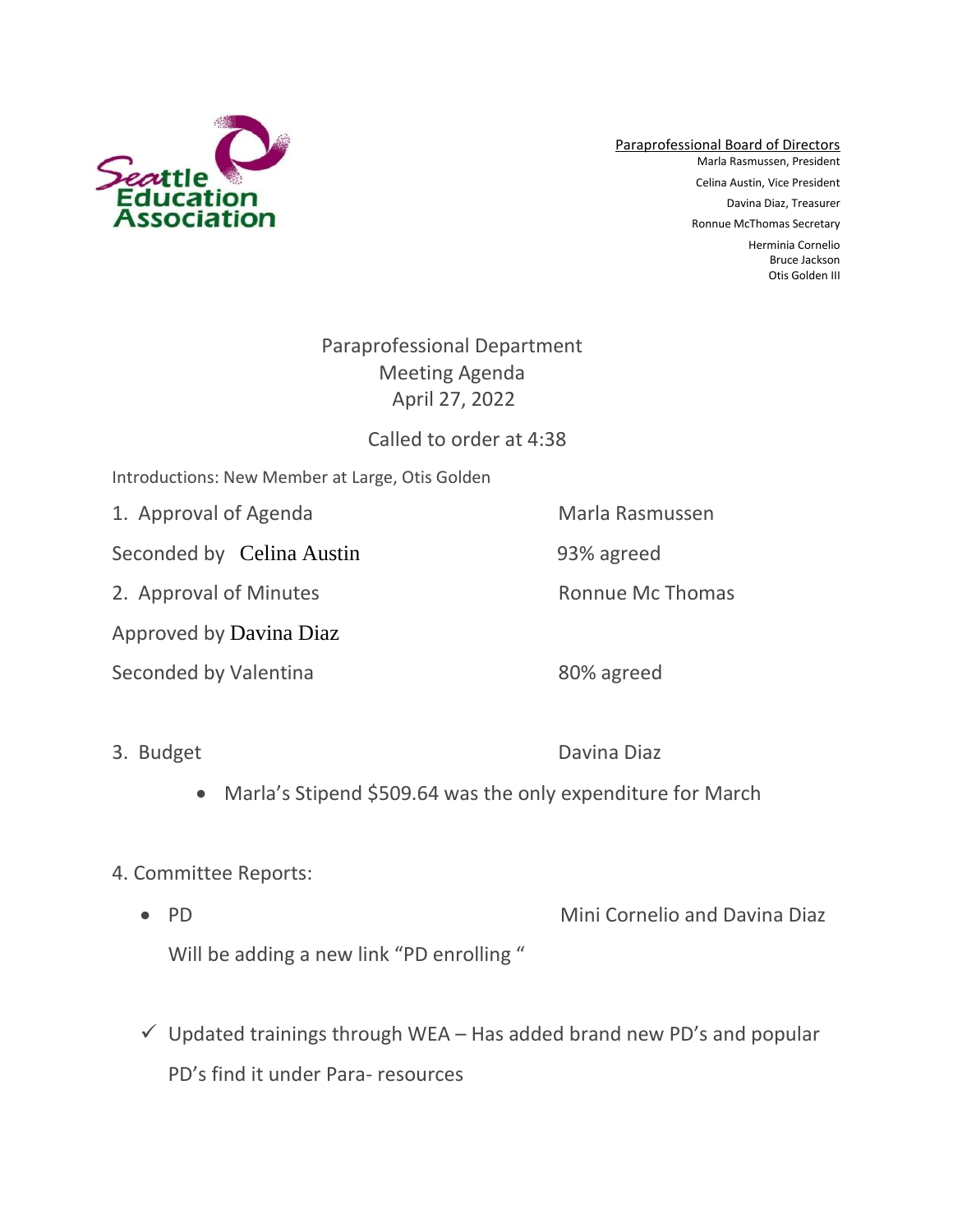• By-Laws Celina Austin and Michael Melonson

- Met for a couple hours
- Will bring something forward by the end of the year

#### \*\*\*\*\*\*WHEEL OF NAMES\*\*\*\*\*\*

Vivian Grice-Panera; Ahn Trinh-Panera; Andy Chan-Panera; Akemi Miyama-

Indulgence

- 5. Black Lives Matter: Year of Purpose Bruce Jackson
- 6. Bargain Break-out session All
	- Evaluations
	- Workload
	- Race and Equity
	- Compensation
	- Leaves or Benefits
	- Discipline of Staff
	- Hiring
	- Displacement
- 7. FCS/General Certificate Marla Rasmussen

- If your brand-new show be completing your certificates now
- funded through 2024
- Please read the emails that Kim Van. sends out
- 14 hours clock need to be completed each year to obtain the 70 hours general

certificate

- To find the links go to SeatlleWEA.org [https://www.pesb.wa.gov/paraeducator-](https://www.pesb.wa.gov/paraeducator-certificate-program/certificate-options)

[certificate-program/certificate-options](https://www.pesb.wa.gov/paraeducator-certificate-program/certificate-options)